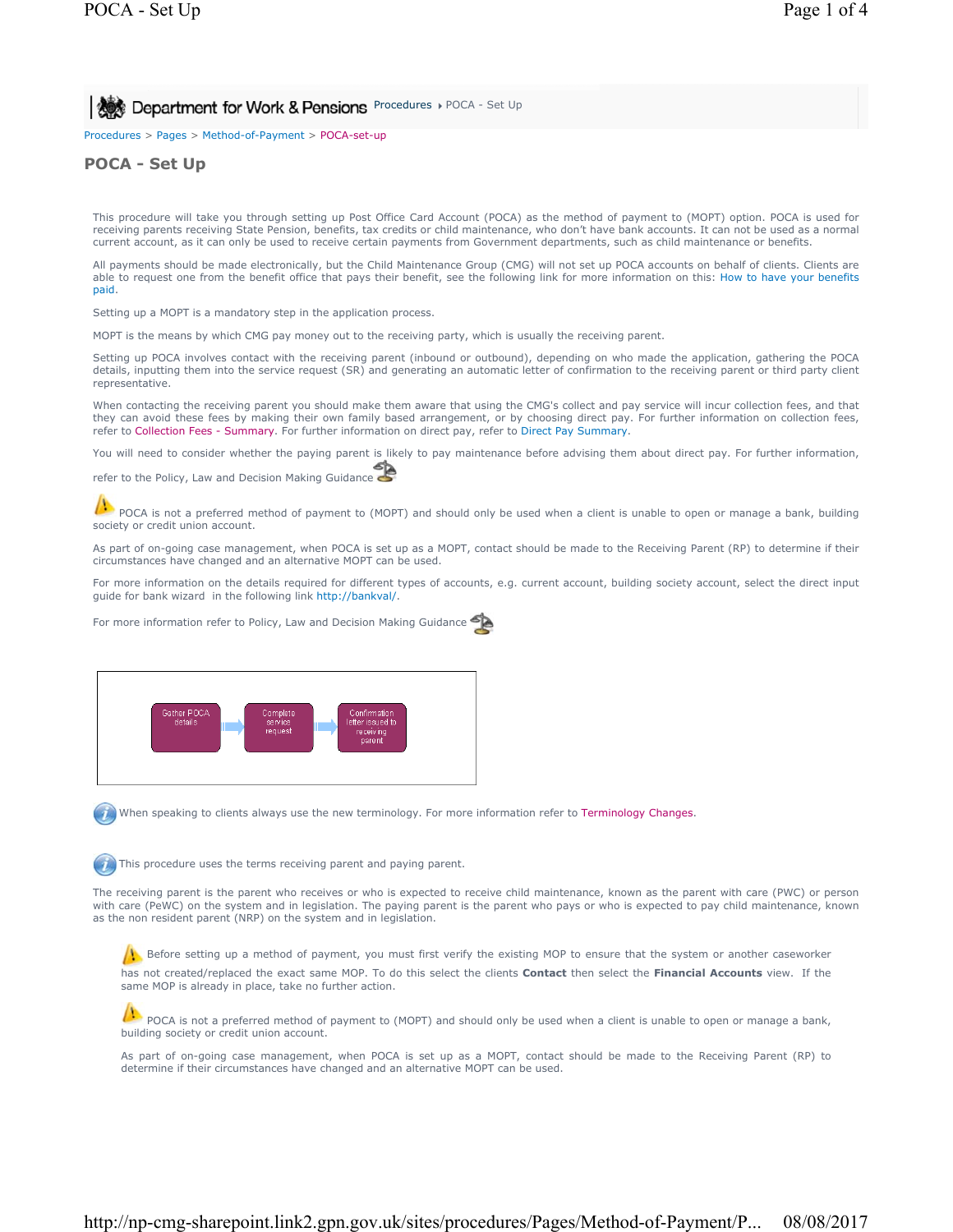## **Gather POCA details - set up initial**

When contacting the receiving parent you should make them aware that using the CMG's collect and pay service will incur collection fees, and that they can avoid these fees by making their own family based arrangement, or by choosing direct pay. For further information on collection fees, refer to Collection Fees - Summary. For further information on direct pay, refer to Direct Pay Summary.

You will need to consider whether the paying parent is likely to pay maintenance before advising them about direct pay. For further information, refer to the Policy, Law and Decision Making Guidance

- 1. To set up post office card account (POCA) you need to be in the payments service request (SR). The system will automatically generate this SR in the application stage.
- 2. Change the status of the SR to In Progress.

Ensure you have the correct information to set up method of payment to (MOPT). If you do not then send CMSL3005 to the client to gather this information. 3.

 $\bullet$  MOPT for third parties will either be set up on initial contact with them or whenever third party services are identified. Clients can have different MOPTs for each case.

- 4. Complete **steps 14** to **18** of this procedure then return to **step 5**.
- **J**Once the necessary information has been updated, the set up POCA action will be complete and the application process will resume. Any correspondence, including CSML3006 telling the receiving parent that POCA has been set up as a MOPT, will be sent to the receiving parent via the system. 5.
- 6. Set the SR **Status** to **Closed** and the **Sub Status** to **Complete**.

### **Replace or amend**

- 7. Create a Change Of Circumstances (CofC) service request (SR) to update the method of payment to (MOPT) information.
- 8. From the drop down lists select:
	- **Process = Change Of Circumstances**
	- **Area = Change Method Of Payment**
	- **Sub Area = Change Method Of Payment To**
	- **Source = PWC**
- 9. Update the status of the SR to In Progress the system will generate an activity plan for you to follow. For more information on methods of

payment refer to the Policy, Law and Decision Making Guidance

The SR can also be automatically generated by the BaNCS interface due to a failed payment. This could be due to a change in the receiving parent's account details.

# **Complete the change**

- 10. Generate a child SR using:
	- **Process = Payments**
	- **Area = Method Of Payment To**
	- **Sub Area = Direct Payment/POCA**
- 11. Update the **Status** of the SR to **In Progress**. The 2012 System will generate an activity plan at this point.
- 12. If the SR was generated automatically by a failed payment, call the receiving parent. Explain that we tried to send a payment unsuccessfully and ask the receiving parent for their new MOPT details. If the call is unsuccessful, send CMSL3005 and form FT2004 to the receiving parent to request their new details.
- 13. Choose **Replace MOPT** or **Amend MOPT** from the drop down in the **Action** field, then set the SR **Status** to **In Progress**.
- 14. Select the correct receiving parent BaNCS number and enter the client's POCA payment details:
	- **Account holder name**
	- **Account type** this must be set to **POCA**
	- **Account number**
	- **Sort Code**

For more information on the details required for different types of accounts, e.g. current account, building society account, select the direct input guide for bank wizard in the following link http://bankval/.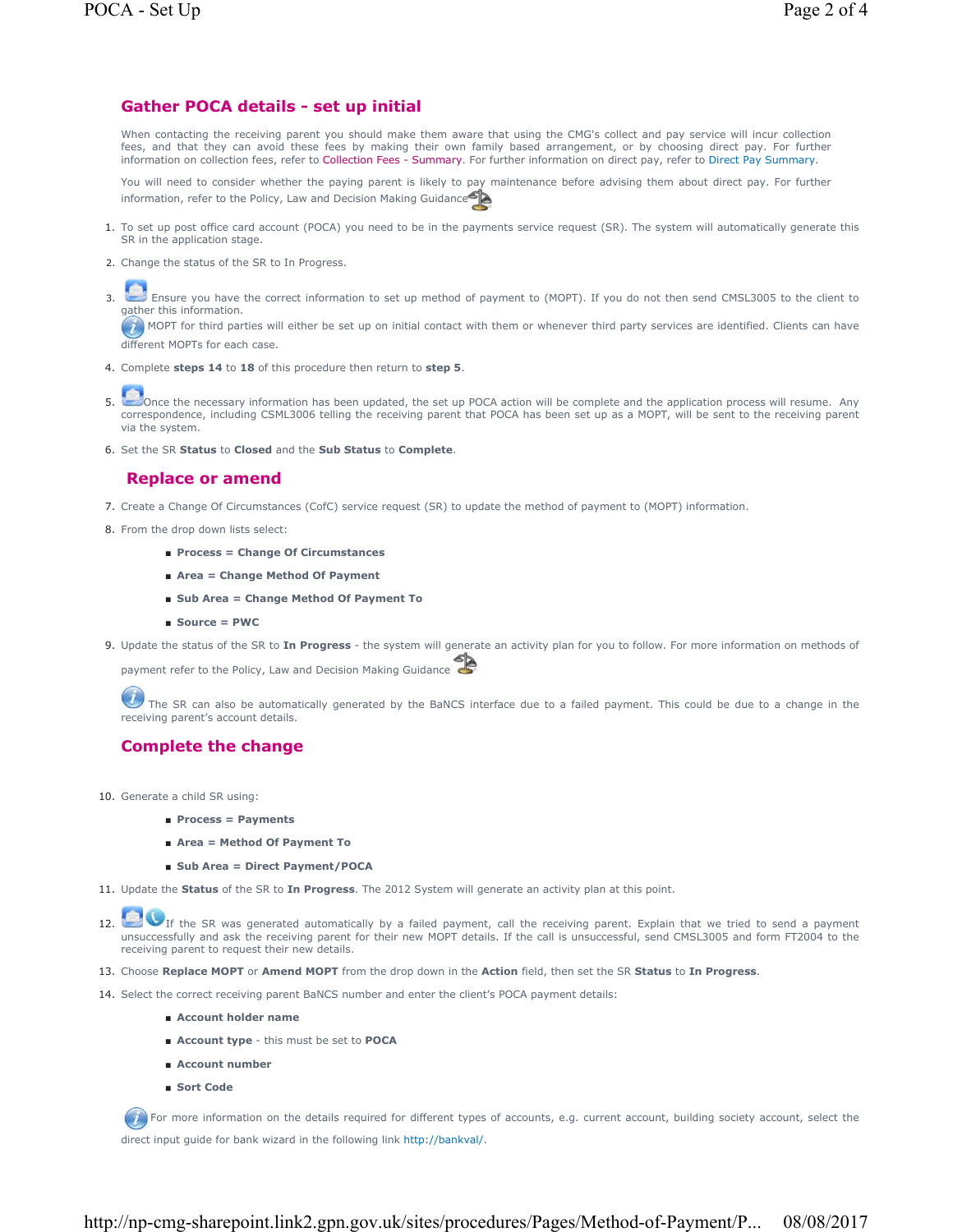- 15. Expand the Payment applet and select the Bank Validation button. Bank wizard may return an error code, please refer to Bank Wizard Error Codes in this procedures Procedural Exceptions tab.
- If the details fail verification and the receiving parent is still on the phone, request the correct details. Where the receiving parent is not contactable by phone, change the **Status** of the SR to **Wait** and send letter 16.
- 17. Update the **Resolution Code** to **POCA Accepted** and **Save** the SR.
- 18. Select the **Send MOP** button, this will send a message to BaNCS to accept the MOP.

When BaNCS returns a **Success** message, the correct **Resolution Code** must be selected and not set to **Transaction Rejected**.

### **Confirmation letter issued to receiving parent**

- 19. **Once the necessary information has been updated, close the SR by changing the SR Status to Closed and the Sub Status to Complete**. Any correspondence, including CSML3006 telling the receiving parent that POCA has been set up as a MOPT, will be sent to the receiving parent via the system.
- 20. Return to the CofC SR and update the Outcome field with either Verified new MOP or Failed Verification and then updated the SR Sub **Status** and **Resolution Code** to **COC Accepted** or **COC Declined**.
- 21. Close the CofC SR by changing the SR **Status** to **Closed** and the **Sub Status** to **Complete**.

#### NI Exceptions

The Charging Warm-Up lines to take for NICMS can be accessed by selecting the following link: NICMS Charging Warm-Up Lines to Take.

### Bank Wizard Error Codes

When using bank validation, warning messages may be displayed. Most of these warning messages are only relevant to the banking industry and can be ignored, however there are some messages that do require you to take action.

### **Method of Payment To (MOPT)**

The following codes may generate when checking a MOPT

- 007 W Account does not support Direct Credit transactions
- 008 W Sort code does not support Direct Credit transactions
- 100 W This bank branch does not accept FPS payments
- 101 W This account does not accept FPS payments
- 065 W Collection account requires a reference or roll account number

If you receive any one of these, confirm the details entered with the client or obtain alternative details or a different MOPT.

#### **Modulus check failure**

If a modulus check failure is received, ask the client if the bank account is new. If the account is new it may not be verifiable by Bank Wizard yet, obtain alternative details or a different MOPT.

If the account is an older account check the bank details supplied in Bank Wizard manually. Bank Wizard will confirm if the account number matches the sort code and if the account supports the proposed MOPT. If a manual Bank Wizard check suggests that the details are correct, the account is not new and the proposed MOPT is supported raise an incident, alternatively obtain alternative details or a different MOPT.

FT2004 Your bank or building society details

Form the client uses to complete their bank details

CMSL3005 Letter to receiving parent for missing or more information

Ask receiving parent to verify POCA details as we can not verify details supplied.

All fields in this letter are system generated, no manual intervention is required.

#### CMSL3006 To inform receiving parent that POCA payment has been set up

Inform receiving parent that POCA payment has been set up.

All fields in this letter are system generated, no manual intervention is required

Change MOPT - Summary